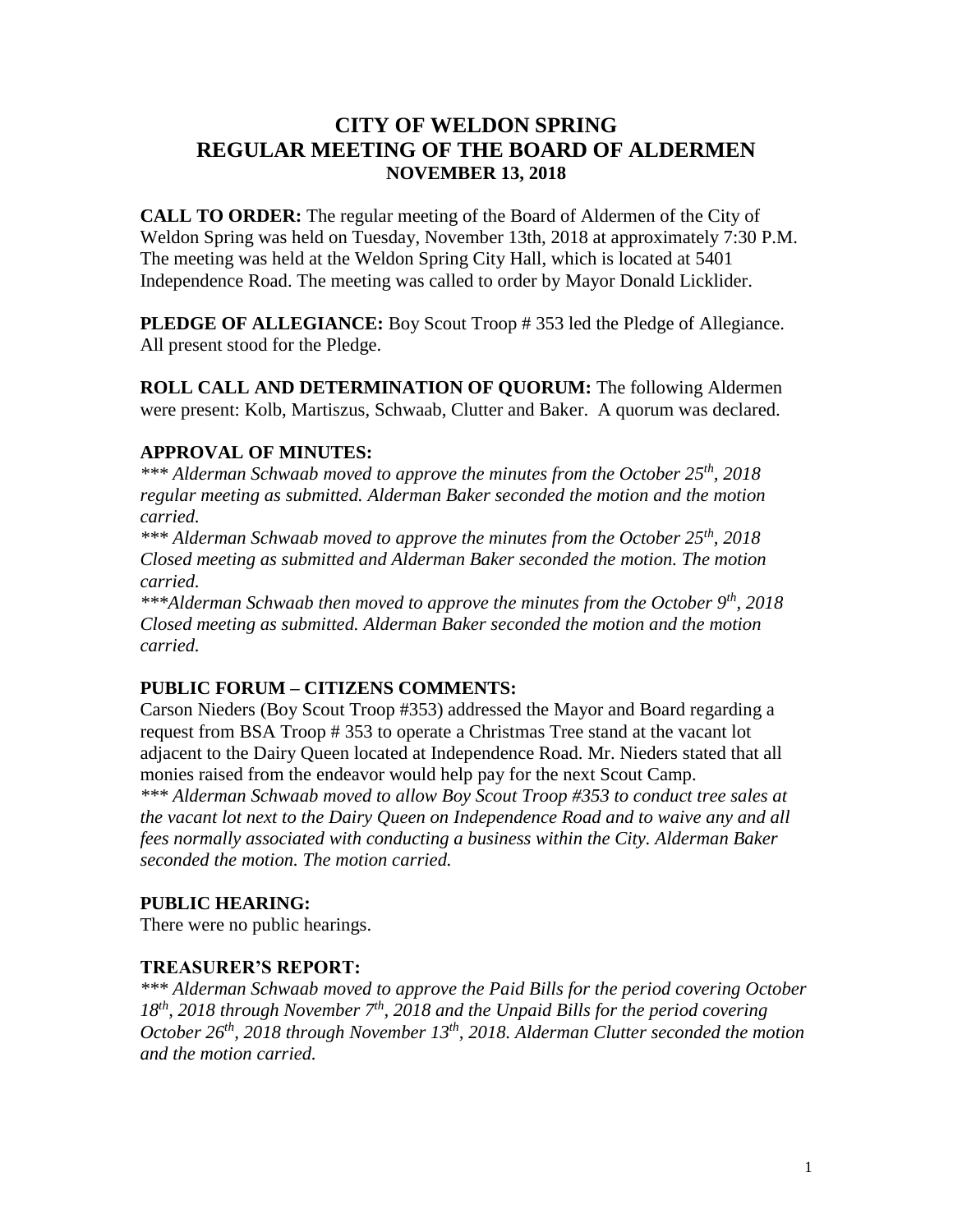## **OLD BUSINESS:**

### A. - HR GREEN -SUPPLEMENTAL AGREEMENT #2 – **(Discussion/Motion)** No action taken.

### B. – HR GREEN – SUPPLEMENTAL AGREEMENT #6 – **(Discussion/Motion)**

*\*\*\* Alderman Baker moved to approve the final payment in the amount of \$44,983.38 to HR Green with the contingency that this would be the final increase to the HR Green contract and would also constitute a final amount due to HR Green from the City of Weldon Spring. Alderman Clutter seconded the motion and the motion carried.*

*\*\*\* Alderman Schwaab moved to Suspend the Order of Business and move to NEW BUSINESS agenda item A. Alderman Martiszus seconded the motion and the motion carried.*

### **NEW BUSINESS:**

### A. MATTHEW DISHIAN – EAGLE SCOUT PROJECT – ARTIFICIAL FISH HABITAT – **(Discussion/Motion)**

**Matthew Dishian** (BSA Troop #353) addressed the Mayor and Board and told them that he would like to construct an artificial fish habitat for the City of Weldon Spring as his Eagle Scout project.

He said that he would lead and coordinate a group of scouts that will build and sink 10 fish habitats in the City Park pond/lake. He continued by saying that the artificial habitats would increase population and the average size of fish. He also stated that not only do they give the fish a protected place to lay their eggs but they also provide algae a place to grow which some fish species feed on. He said that the habitats are made out of a single cavity cinder block with six pieces of hose which are held in place by a concrete mix. He said that he was hoping to work on this soon and the project could be completed within two (2) days. He finished by saying that after donations and discounts, the material shouldn't cost more than \$190.00.

*\*\*\* Alderman Baker made a motion to approve the Eagle Scout project being offered by Matthew Dishian in an amount not to exceed \$190.00. Alderman Martiszus seconded the motion and the motion carried.*

## B. – REQUEST FOR FUNDS TO REPAIR DRIVEWAY EROSION AT 5327 INDEPENDENCE ROAD – GUST - \$2400 – **(DISCUSSION/MOTION)**

**Alderman Schwaab** said that this was the same problem that was incurred by another resident on Independence Road due to the Independence Road construction (Phase III). *\*\*\* Alderman Schwaab then made a motion that the request (in an amount not to exceed \$2400.00) be granted in the form of a reimbursement to the homeowner upon inspection and completion of the outlined repairs. Alderman Baker seconded the motion. The motion carried.*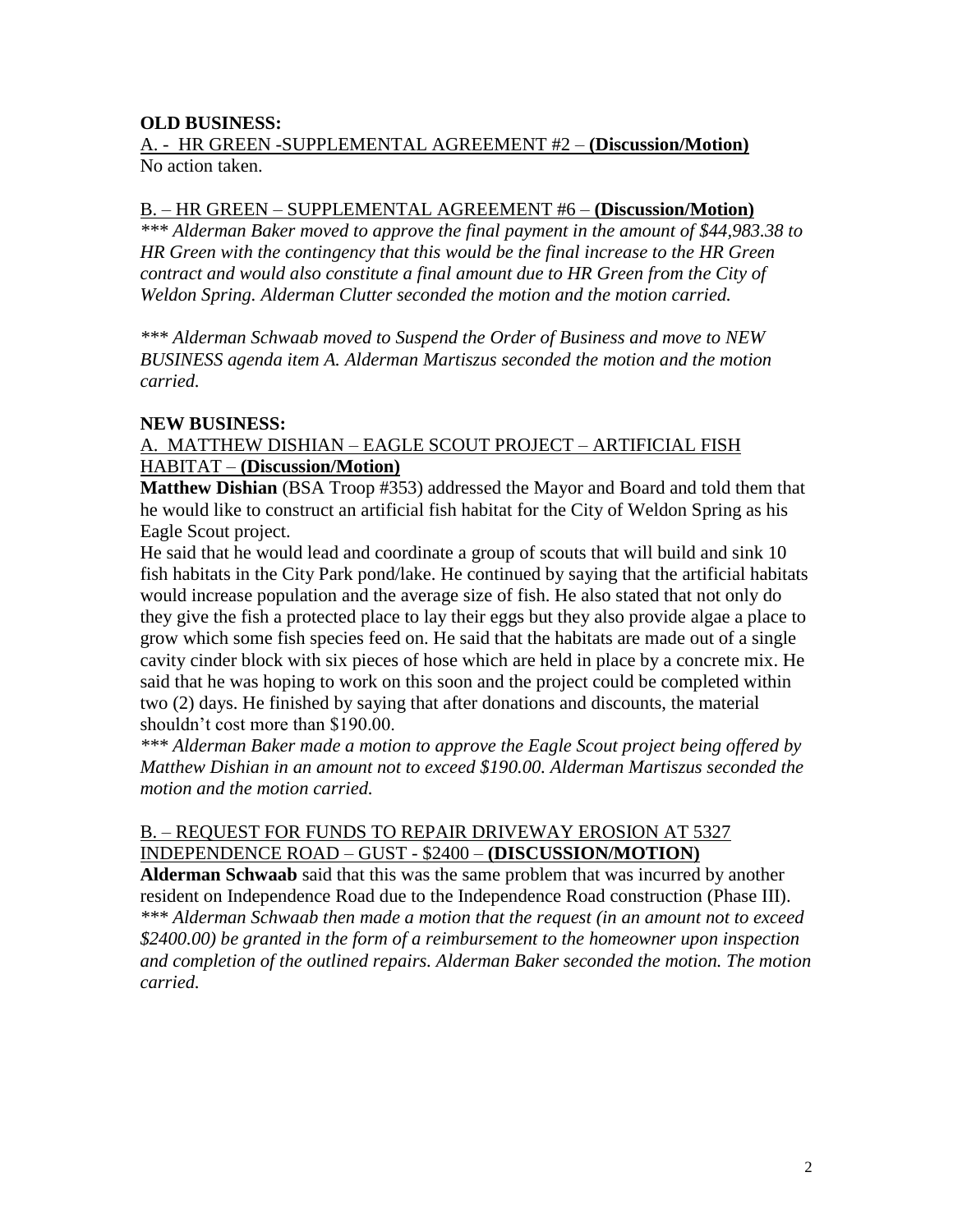### **OLD BUSINESS:**

## C. – BILL #1113 – AN ORDINANCE OF THE CITY OF WELDON SPRING, MISSOURI, PROVIDING FOR THE APPROVAL OF THE FINAL RECORD PLAT FOR THE VOGT SUBDIVISION (VANGUARD APARTMENTS) AND MATTERS RELATING THERETO – **(Ald. Baker)**

*\*\*\*Alderman Baker made a motion to take Bill #1113 off the table for discussion and Alderman Clutter seconded the motion. The motion carried.*

*\*\*\*Alderman Baker then made a motion that the following amendment be added to Bill # 1113, to read as follows: "For compliance with City Codes and the approved Vanguard Development Section Plan, this Final Plat approval is contingent upon the 2.43 – acre land donation with water, sewer and electric utilities connection from the Vanguard development to the property line with Lot C as allowed by the governing utilities (i.e. Lot C) and monetary donation of two hundred four thousand, seven hundred and fifty dollars (\$204,750.00) for the value of 1.57 acres (based on the City authorized independent appraisal value of the "City Center" land to the City). Both donations to the City shall be completed within ninety (90) days of this Final Plat approval or this Final Plat approval is rescinded. Alderman Clutter seconded the motion.* 

*Roll Call on the amendment: Schwaab-yes, Clutter-yes, Baker-yes, Kolb-yes, Martiszusno and Hillmer-absent.*

*Roll Call on passage of Bill #1113 as amended: Baker-yes, Clutter-yes, Schwaab-yes, Martiszus-no, Kolb-yes and Hillmer-absent.*

Bill # 1113 passed becoming Ordinance # 18-10.

#### **NEW BUSINESS:**

Agenda items A.) and B.) have already been addressed.

#### C. – DOROTHY MOORE – MEMORIAL GIFT DEDICATION – **(Discussion/Motion)**

*\*\*\* Alderman Clutter made a motion that the City provide funding for the costs of a park bench, tree and plaque for Dorothy Moore in the amount of around \$1550.00 and to also have a small ceremony for her family and friends and that this proposal be turned over to the Park Committee. Alderman Martiszus seconded the motion and the motion carried.*

D. – DINAN REAL ESTATE ADVISOR – EXPLANATION ON THE COMPARABLE DETAILS REGARDING APPRAISAL – **(Ald. Martiszus)** No action taken.

## E. – COVINGTON EXPLANATION ON HOW DONATED LAND WILL MEET CITY'S CODE 410.630 (PUBLIC USE (paragraph 3) RECREATIONAL USE) – **(Ald. Martiszus)**

No action taken.

F. – AN ORDINANCE ESTABLISHING THE PROCEDURE, REQUIREMENTS AND TIME PERIOD FOR FILING AS A CANDIDATE FOR THE OFFICE OF MAYOR AND ALDERMAN FOR THE APRIL 2<sup>nd</sup>, 2019 MUNICIPAL ELECTION – 2x – (Ald. **Clutter)**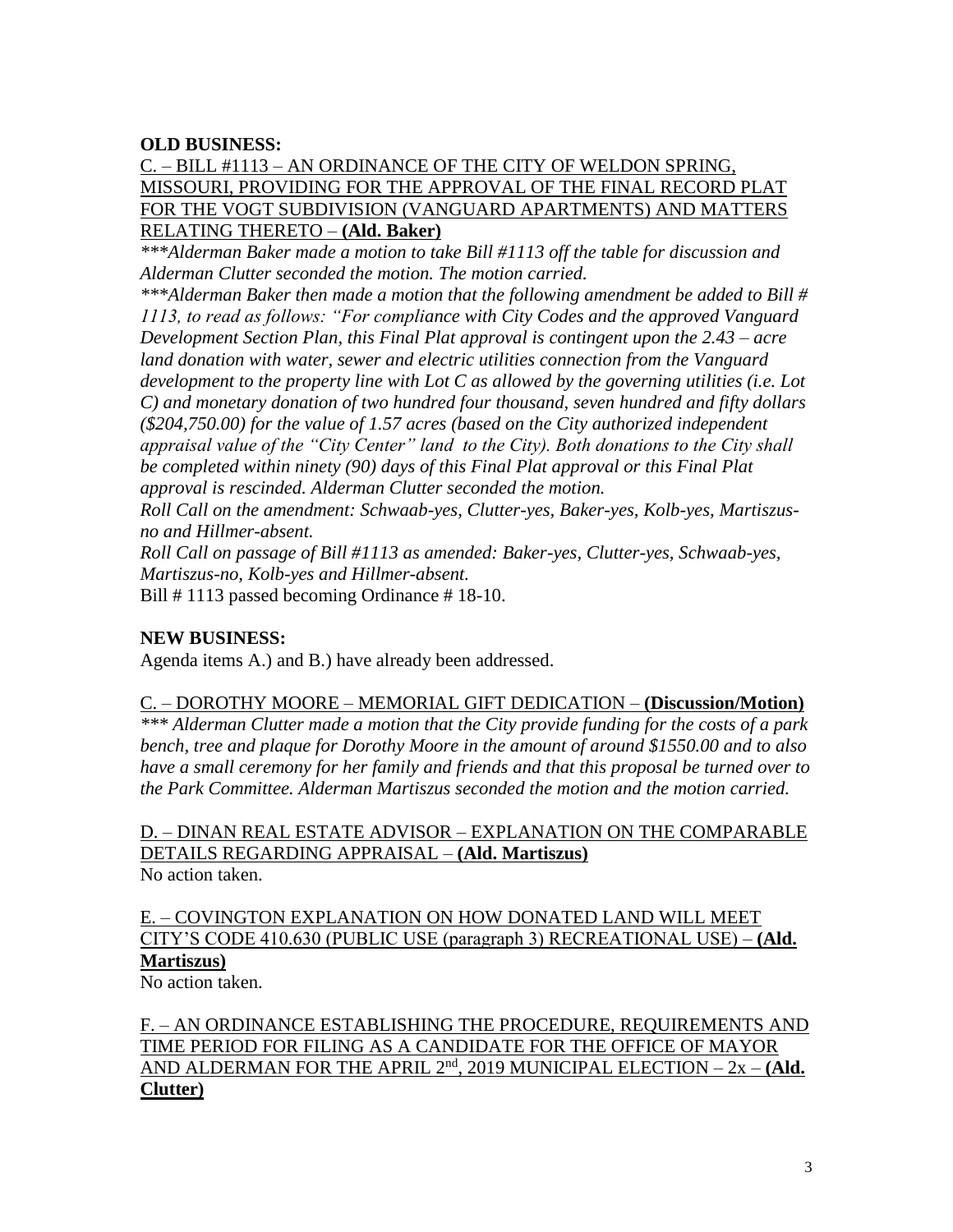*\*\*\* Alderman Clutter moved to introduce Bill #1114 for the first reading. Alderman Baker seconded the motion. The motion carried.*

*\*\*\*Alderman Clutter then moved to read Bill # 1114 for the second and final time. Alderman Martiszus seconded the motion and the motion carried.*

*Roll Call: Clutter-yes, Schwaab-yes, Martiszus-yes, Hillmer-absent, Kolb-yes and Bakeryes.*

Bill #1114 passed and became Ordinance #18-11.

## G. – ESCROW RELEASE - \$5.000 – 440 Patriotic Trail – **(Motion Required)**

*\*\*\*Alderman Kolb moved to release the \$5,000 escrow for the property located at 440 Patriotic Trail and Alderman Clutter seconded the motion. The motion carried.*

## H. – CITY TREE PLANTING & MAINTENANCE PROCESS – **(Discussion) – (Ald Baker)**

There was discussion over trees being planted in the right-of-way (ROW) and WHO maintained those trees.

**Mayor Licklider** said that the City takes care of any trees planted in the ROW.

**Alderman Baker** mentioned Forest Releaf and the fact that the City could obtain larger trees from them at a nominal cost. He stated that the Park Committee felt that we should plant more trees in our City parks. He also said that the Park Committee needed to know what the deadline was as far as requests were concerned.

## I. - EMPLOYEE CANDIDATE REVIEW & INTERVIEW PROCESS – **(Discussion) – (Ald. Baker)**

**Alderman Baker** said that he felt that it was a burden on the City Administrator to be the only person to conduct interviews of perspective candidates for employment with the City.

The **City Attorney** (Robert Wohler) reminded the Board that if someone is hired and doesn't work out and are terminated, they have the option to come before the Board and appeal so he told the Board that they may want to think about that.

# J. – SAMMELMAN ROAD PETITION – SAFETY CONCERNS – **(Ald. Clutter)**

**Alderman Clutter** said that from a safety standpoint, the issue with Sammelman Road is an accident waiting to happen if the City doesn't put in a sidewalk by next spring. **Alderman Baker** said that it was his understanding that there could be some issues with the City getting funding for road improvements on Sammelman if we already have a sidewalk and might not be a good selling point.

**Alderman Clutter** suggested an asphalt sidewalk for now so when we do the road construction we won't be tearing up concrete.

## REPORTS & COMMITTEES

**City Administrator:** The City Administrator (Michael Padella) had submitted his report previously.

**Alderman Martiszus** wanted to know if the City was paying the City Engineer (Mike Meiners) to act on behalf of the City on the sidewalk issue and Sammelman Road. **Mayor Licklider** said "yes".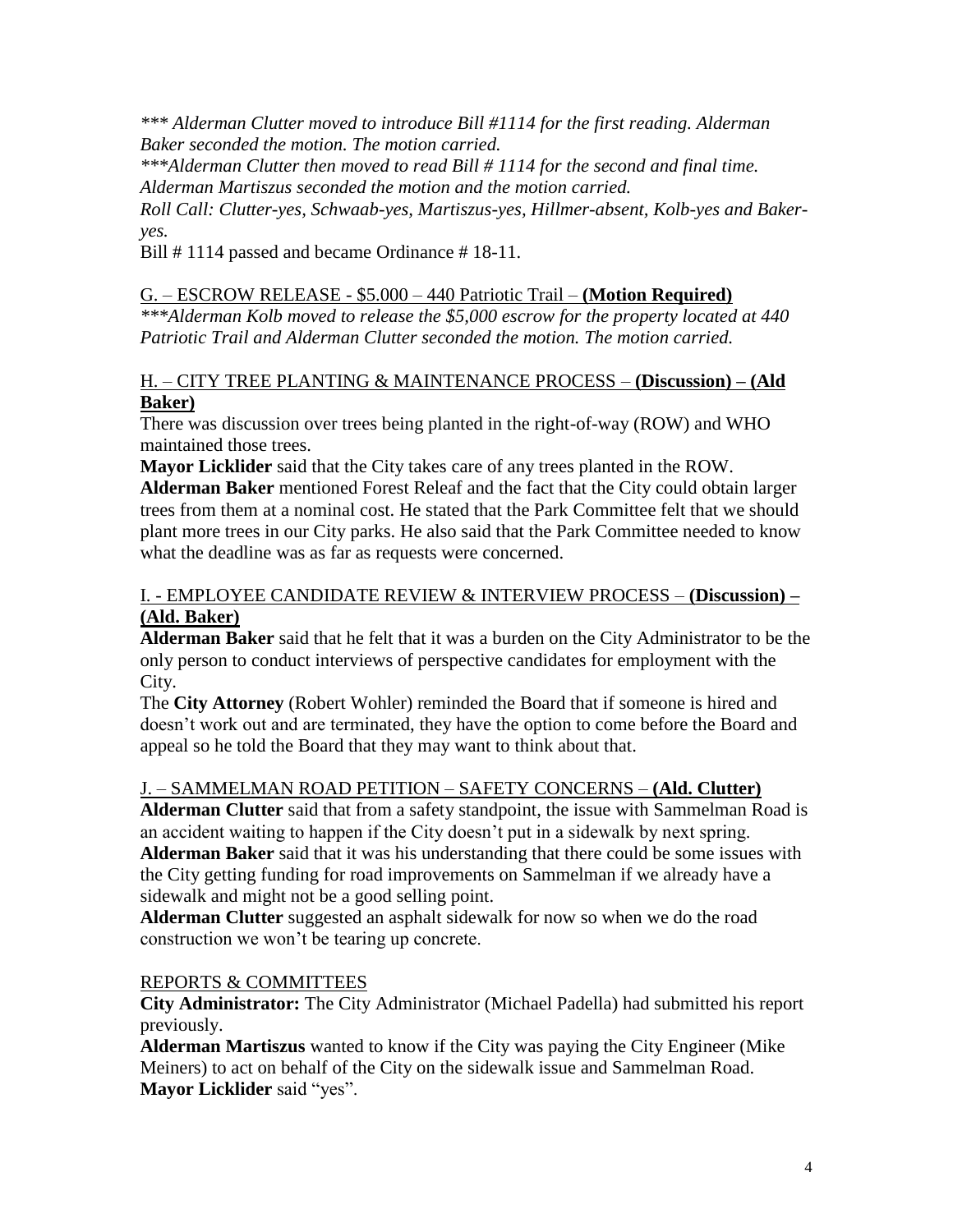City Attorney: Mr. Wohler stated that he had some items for the Closed Session. Planning & Zoning Commission: No report given.

### **Committee Reports:**

CERT: Alderman Schwaab stated that there was a CERT training meeting scheduled for Thursday  $(11/15/18)$  at 7:00 PM.

Finance Committee: Alderman Clutter said that the committee was waiting on the final numbers for last fiscal year.

Parks/Recreation: Alderman Baker said that the Park Board was putting together an analysis on proposed playground equipment and was going to talk to vendors. He said that the next meeting was scheduled for November 19<sup>th</sup>.

## RECEIPTS & COMMUNICATIONS:

**Alderman Schwaab** said that he had received some concerns from people regarding the utility work on Phase IV of Independence Road.

**Alderman Martiszus** said that he had heard concerns from residents regarding the Vanguard Apartments.

Alderman Kolb said that a resident had contacted her with concerns that someone had planted a tree in his ROW.

Alderman Baker handed out information on his thoughts and changes to the new code changes for Chapter 400.

Alderman Schwaab wanted to know if the Mayor had contacted the gun range (Strathalbyn) yet about gun noise.

Mayor Licklider said that he hadn't yet but would.

#### **WORK SESSION:**

None called for.

#### **CLOSED SESSION:**

\*\*\*Alderman Schwaab moved to go into Closed Session in accordance with RSMo Section 610.021 to discuss matters of Litigation, Legal actions and/or communications from the City Attorney as provided under Section  $610.021(1)$  and/or personnel under Section 610.021(13). Alderman Clutter seconded the motion and the motion carried.

The Board went into Closed Session at approximately 8:45 PM.

The regular meeting commenced at approximately 9:05 PM.

## **ADJOURNMENT:**

\*\*\* Alderman Kolb moved to adjourn the meeting at 9:05 PM and Alderman Clutter seconded the motion. The motion carried and the meeting was adjourned.

Respectfully Submitted: M. Kwiatkowski, MRCC